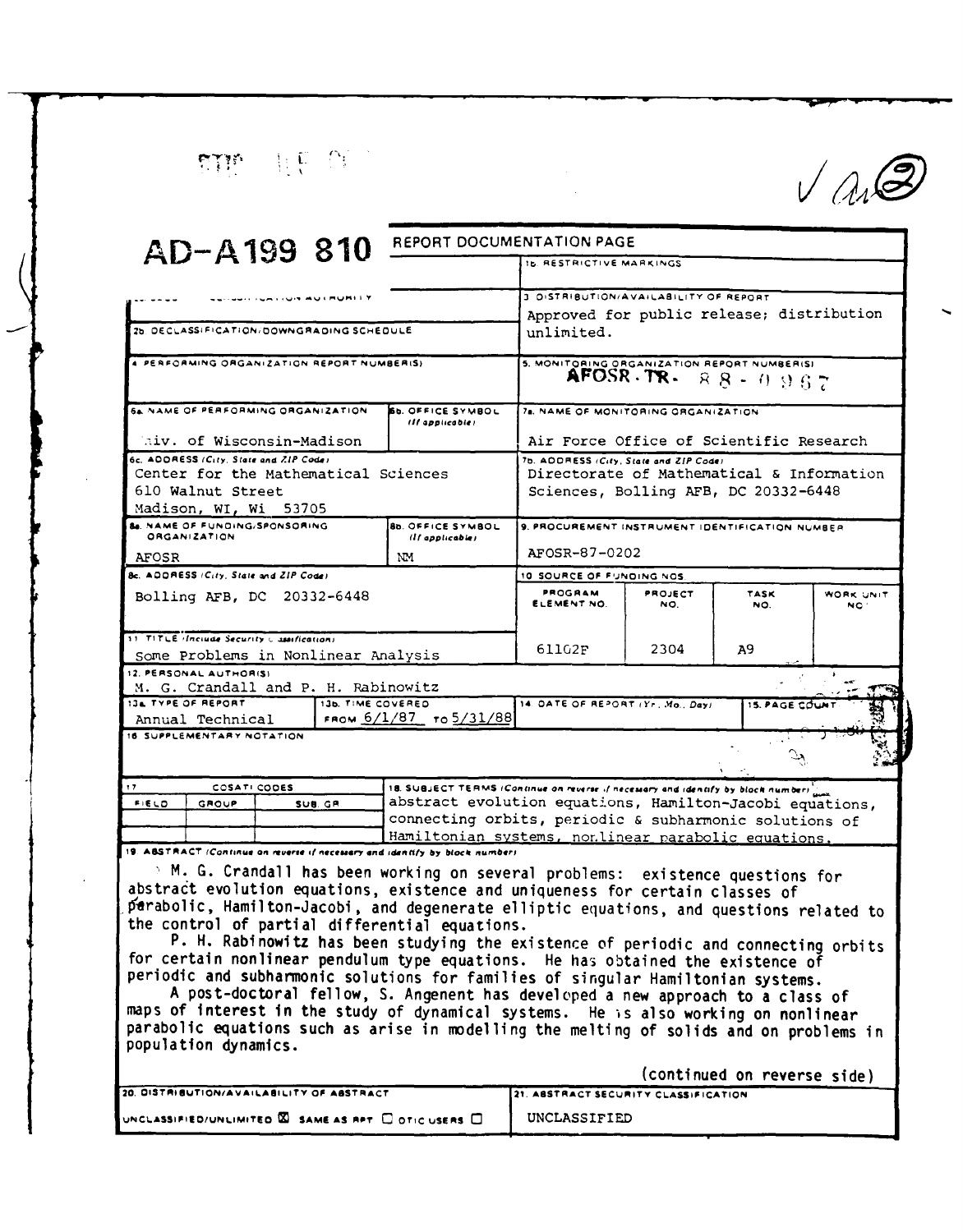## AFOSR-TR-  $88 - 0.967$

19. (continued)

' Four predoctoral students are treating problems on periodic solutions of finite<br>and infinite dimensional Hamiltonian systems, on variational methods to treat ordinary and partial differential equations, and on the relationship between differential games and viscosity solutions of the Hamilton-Jacobi equation.

 $\mathbb{Z}$  , and  $\mathbb{Z}$  . For Beni GRAAI **TIME TAP** ់ ()ក្រុមឈ្នះការក្រុម ( Justifieation.  $Bv$ Distribution/ Availability Codes Avall and/or Special Dist.  $A -$ 

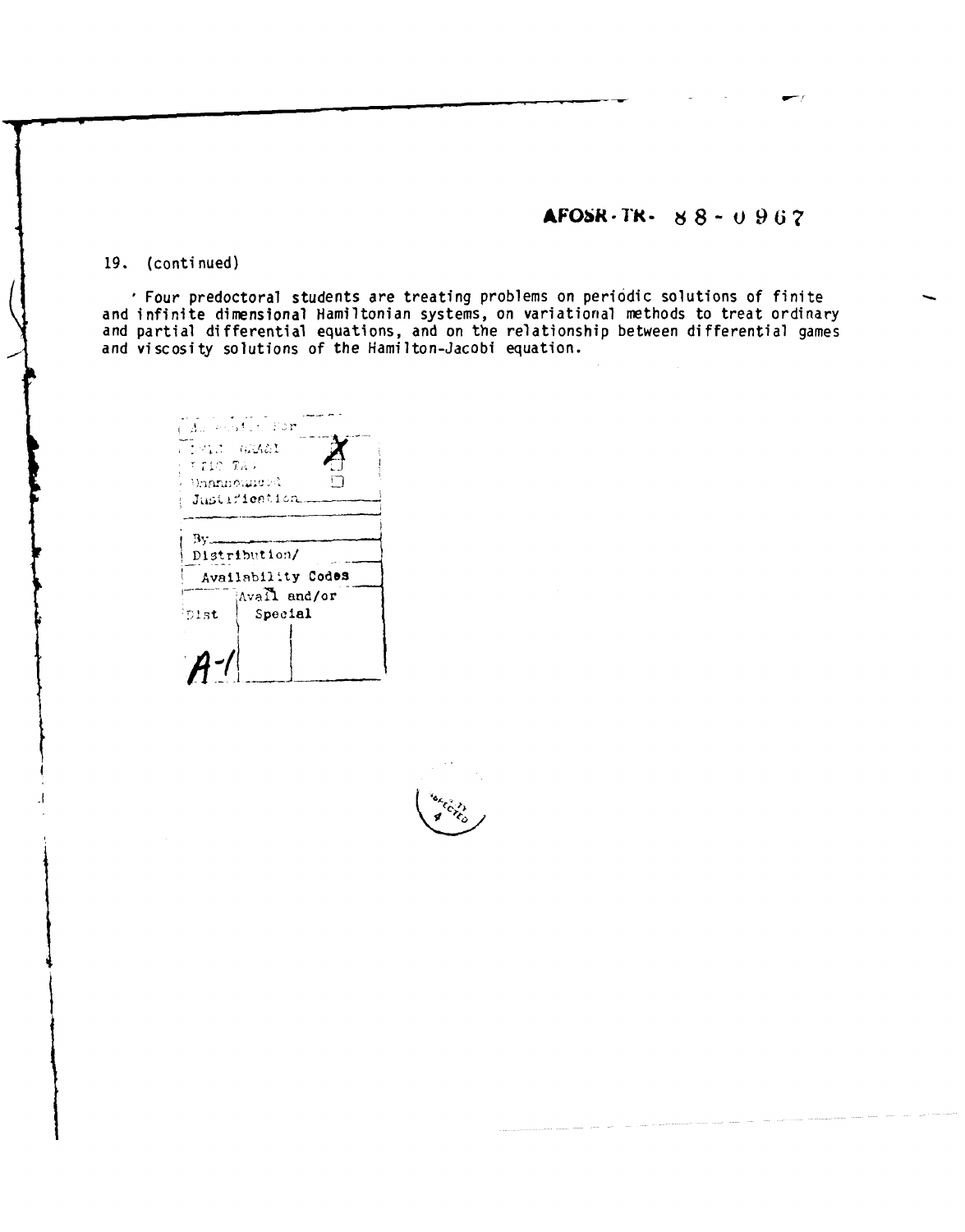# **AFObR-Tf. 88-0 967**

### STATEMENT **AND STATUS** OF WORK

### Senior Investigators:

Michael Crandall has made considerable progress on several fronts. First, jointly with Souganidis, he has completed his program of obtaining Kato's quasilinear theory by simpler arguments using methods from the theory of nonlinear semigroups. Secondly, in joint work with P.-L. Lions and T. Souganidis, he has studied certain classes of parabolic and Hamilton-Jacobi equations, and has proved the existence and uniqueness of solutions of initial-boundary value problems with singular (e.g., indentically infinite) initial data and the continuous dependence of these singular solutions as the diffusion coefficient tends to zero. This work shows how certain questions in partial differential equations motivated by the theory of large deviations can be treated in greater generality. Moreover it provides an abstract framework for the treatment as well as concrete estimates. In another paper, written jointly with R. Newcomb and Y. Tomita, Crandall extends some previous work on growth classes for Hamilton-Jacobi equations in  $\mathbb{R}^n$  to obtain existence and uniqueness of viscosity solutions for degenerate elliptic problems in  $\mathbb{R}^n$ . Finally in a joint work with P.-L. Lions, viscosity solutions of Hamilton-Jacobi equations in infinite dimensions are studied for Hamiltonians with unbounded linear terms. This is the first major work using viscosity methods to treat the Hamilton-Jacobi equations for Hamiltonians which involve semigroup generators. It initiates the extension of viscosity theory to justify the equation of dynamic programming for the value function as it arises in the control of partial differential equations.

In current work, Crandall is attempting to extend the scope of the theory of viscosity solutions in infinite dimensions, which he has developed with P.-L. Lions. The extensions are in such directions as (a) the control of PDE's governed by self adjoint operators, (b) seeking the correct theory for the dynamic programming equation corresponding to boundary controls, and (c) unifying with the second order theory developed by Lions.

Paul Rabinowitz has mainly been working on applications of minimax techniques to problems involving Hamiltonian systems of ordinary differential equations. The first question he considered involves second order systems of "compound pendulum" type of which

$$
\ddot{q} + V_{\alpha}(t,q) = f(t)
$$

is a special case. Here  $q \in \mathbb{R}^n$ , f and V are  $\tau$  periodic in  $t$ , and V is periodic in  $q_i$ ,  $1 \le i \le n$ . Assuming that

$$
[f] \equiv \frac{1}{\tau} \int_0^{\tau} f(s) ds = 0 ,
$$

he showed that the system has at least n + **1** distinct families of solutions. (Note that because of the periodicity of V in the components of q, if  $Q(t)$  is a solution, it is part of the family of solutions  $Q(t)$  +  $(k_1T_1,\ldots,k_nT_n)$  where  $(k_1,\ldots,h_n) \in \mathbb{Z}^n$ .)

In work now in progress, Rabinowitz has now been studying the time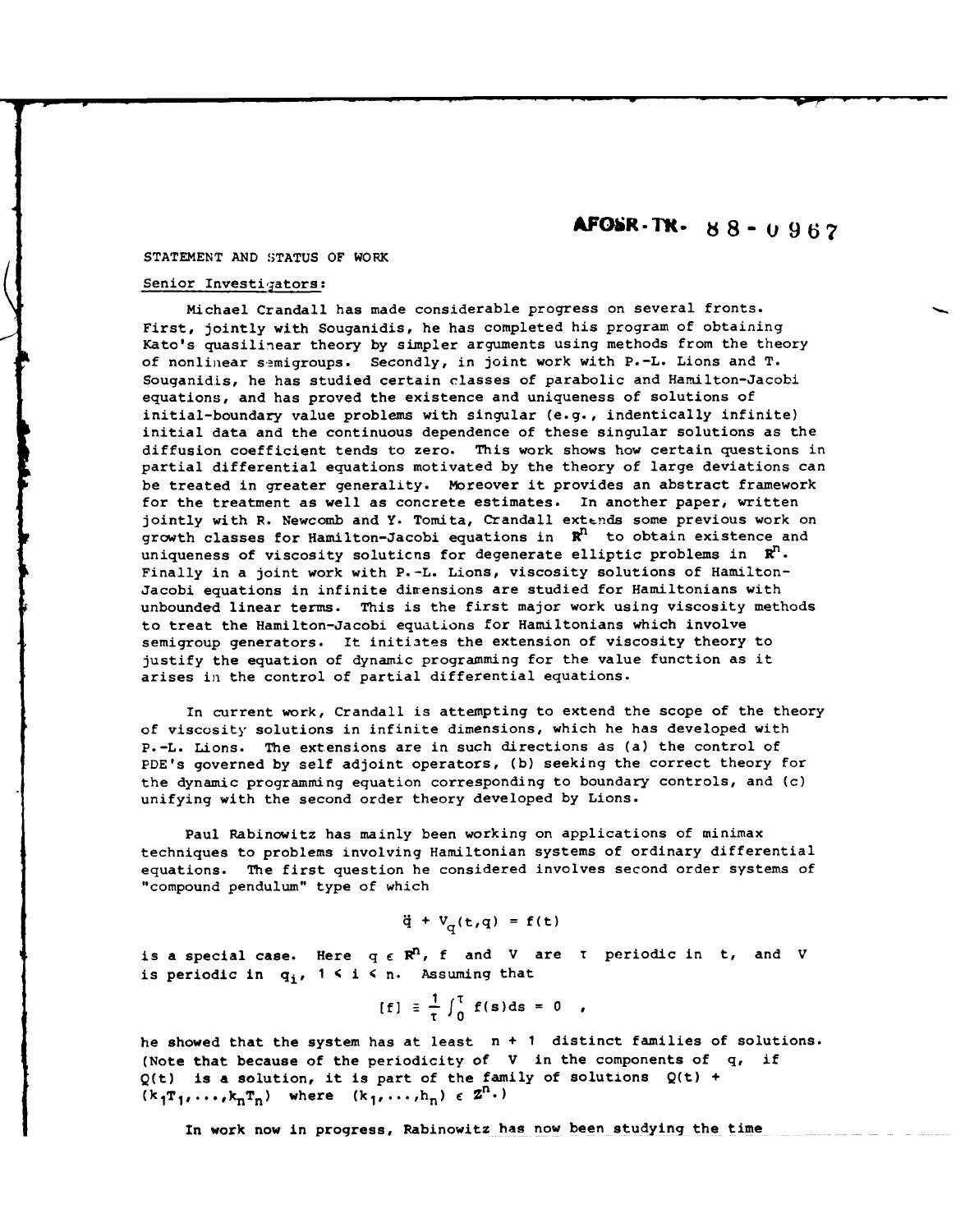when the above result applies for any given period  $\tau > 0$  but the  $n + 1$ solutions may merely be equilibrium solutions corresponding to critical points of V. He gives conditions on V under which there are nonequilibrium solutions and estimates for their number. Moreover if M denotes the set of  $q \in R^R$  at which the global maximum of V is attained, he proves that if M consists only of isolated points there exist connecting (heteroclinic) orbits joining each point in M to other points in M.

In another direction, Rabinowitz has been studying (HS) for singular potential energies, e.g.  $V(q) \sim -|q|^{-\beta}$  where  $\beta > 0$ . In joint work with A. Bahri, he shows that under appropriate conditions on **V**, for any T > 0, **(HS)** has infinitely many distinct T periodic classical solutions. This result requires that V blows up sufficiently strongly at 0, e.g. **\$ >** 2 in the above example. For potentials with less violent singularities, the existence of generalized T periodic solutions was established. Further conditions on V which enable one to determine whether these solutions are collision or non-collision orbits remains an open question. In subsequent work, Rabinowitz used different minimax arguments to obtain somewhat analogous results for forced singular systems and also found subharmonic solutions. He is now thinking about the existence of periodic solutions of Hamiltonian systems with noncompact sets of singularities such as arise in the n-body problem.

#### Postdoctoral Investigator:

S. Angenent is working on problems in dynamical systems and partial differential equations. Monotone twist maps are an interesting class of maps that occur in the study of dynamical systems and have attracted much interest recently. Angenent has completed a paper on monotone recurrence relations, a generalization of twist maps. He has developed new methods to treat these objects using ideas from the theory of elliptic partial differential equations such as the maximum principle. His work gives new information about maps with **0** entropy, in particular ordering properties.

Angenent is also looking at problems concerning the evolution of curves on two dimensional surfaces, e.g. curves whose motion is determined by a relation of the form

$$
v_{\perp} = V(P, E, k_{\sigma}) \quad .
$$

Here  $v_1$  is the normal velocity of the curve at the point P,  $\underline{t}$  is its unit vector at that point, and  $k_g$  is its geodesic curvature. The function V is assumed to be known. The goal is to find the weakest conditions on V which guarantee that the initial value problem is well posed. Angenent has obtained some results for special cases in earlier published work.

The above is a simpler version of more complicated problems that Angenent is studying jointly with M. Gurtin. They are considering mathematical models for the melting of a solid or more general phase transitions in which the heat conductivity is assumed to be infinite and the most important physical phenomena occur at the (free) boundary of the solid, **30.** Here **9** is the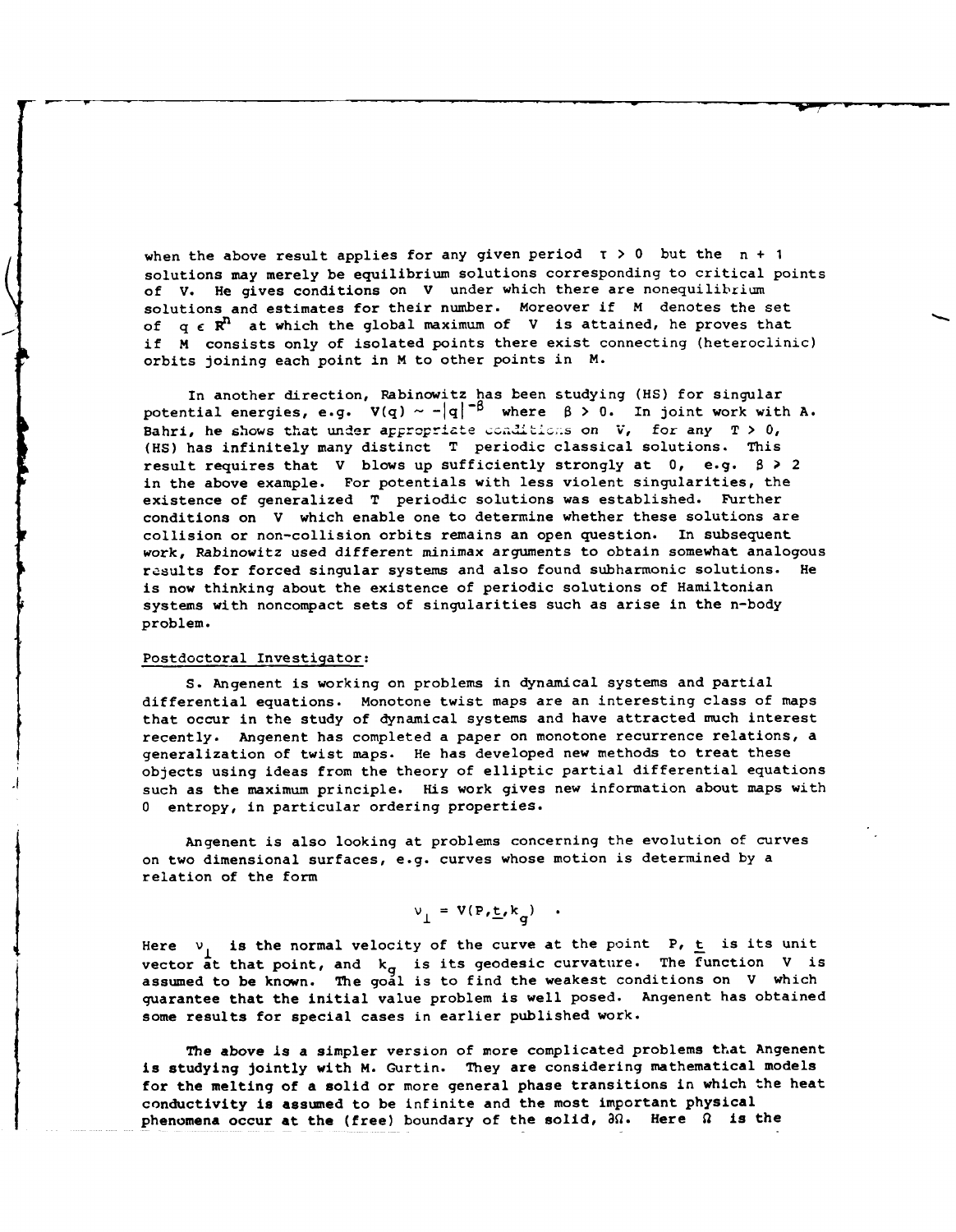$$
\beta(\theta)v_{\parallel} = (f(\theta) + f''(\theta))k - F
$$

Lastly, jointly with D. Aronson, Angenent is working on a degenerate parabolic initial value problem:

$$
u_{t} = (u^{m})_{xx} tu(1-u)(u-a) -L < x < L, t > 0
$$
  
u(±L,t)  $\equiv 0$ , u(0,0) given.

Here m > **I** is a constant. This equation which was originally proposed by Gurtin and McCamy models the evolution of a population which disperses to avoid crowding. The questions that are being studied are the existence and behavior of connecting orbits between steady states of this problem and how, in particular, their behavior differs from the corresponding orbits for the well understood non-degenerate case  $m = 1$ .

#### Predoctoral Investigators:

P. Felmer is beginning to work on a dissertation. He is studying generalized versions of the Birkhoff-Lewis Theorem on subharmonic solutions of Hamiltonian systems and also has some generalizations of work of Conley and Zehnder.

Y. Long completed his thesis which was on periodic solutions of finite and infinite dimensional Hamiltonian systems, the latter involving nonlinear wave and Schroedinger equations. He has developed new technical machinery to treat Hamiltonians which grow more rapidly than quadratically at infinity and significantly generalized known results. He won an award from our graduate school for an outstanding thesis.

R. Newcomb is working on the connection between the general existence and uniqueness theory for viscosity solutions of Hamilton-Jacobi equations and the theory of differential games. He has made considerable progress in unifying and clarifying these areas and will obtain his Ph.D. in August 1988.

E. Silva is developing various variational minimax tools to treat nonlinear elliptic PDE's and ODE's. He has obtained several generalizations of the so-called Saddle-Point Theorem and applications to differential equations.

#### PUBLICATIONS

#### M. G. Crandall

On nonlinear evolution equations, (with P. Souganidis), to appear in Nonlin. Anal. Th. Meth. Appl. (ms. 26 pages).

Maximal solutions and universal bounds for some quasilinear evolution **an4inna nf n~rAhnliem I)-Un ll4h V.** *T..* **T.inna AnA D\_ AmiinAn4ial- trn**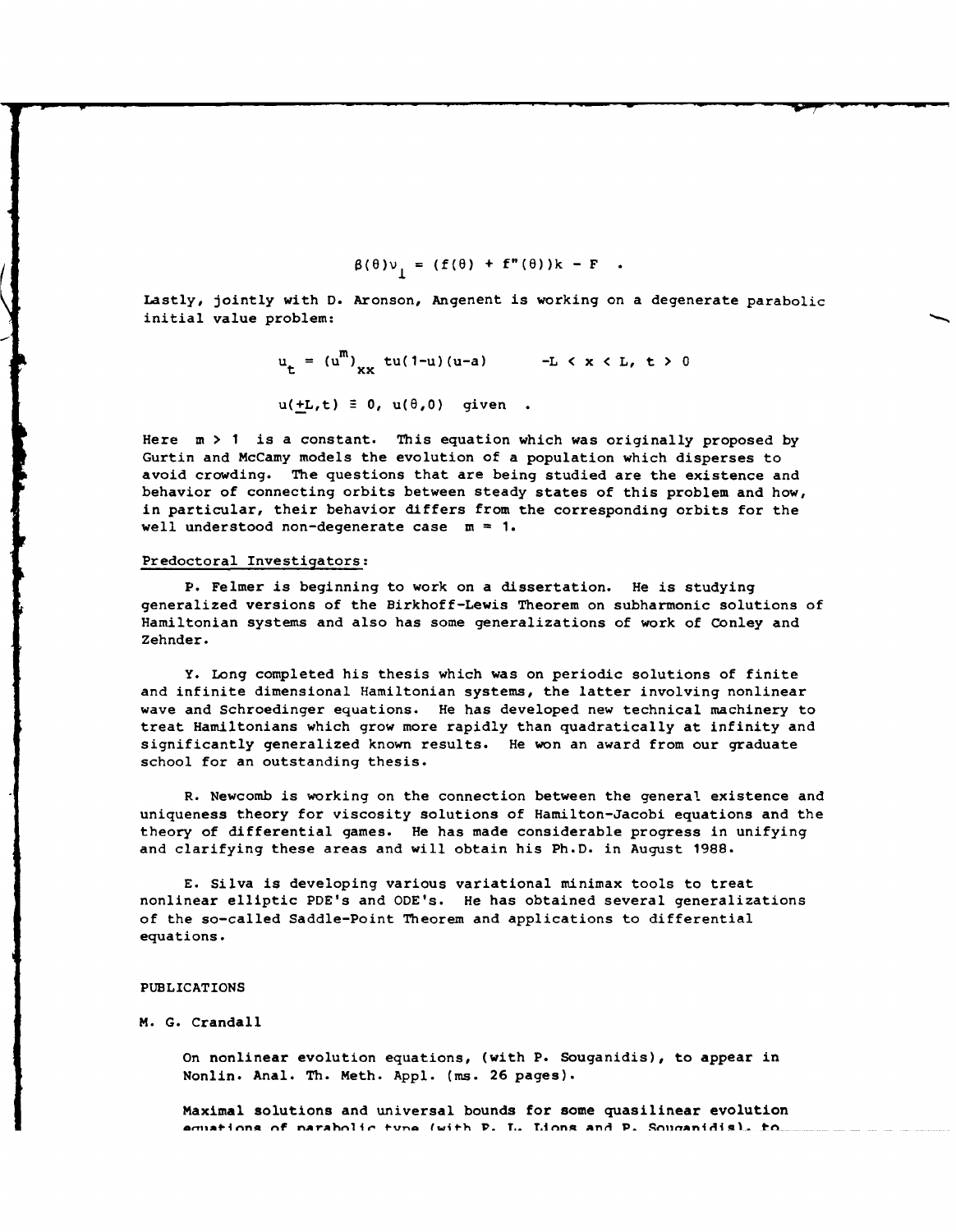Existence and uniquenss of viscosity solutions of degenerate quasilinear elliptic equations in  $\mathbb{R}^n$  (with R. Newcomb and Y. Tomita), submitted, (ms. 19 pages).

Viscosity solutions of Hamilton-Jacobi equations in infinite dimensions. Part IV. Hamiltonians with unbounded linear terms, (with P. L. Lions), submitted, (ms. 50 pages).

Paul H. Rabinowitz

On a class of functionals Invariant under a **Zn** action, to appear, Trans. **A.M.S.**

**A** minimax method for a class of Hamiltonian systems with singular potentials (with **A.** Bahri), to appear **J.** Functinal Analysis.

Periodic solutions for some forced singular Hamiltonian systems (to appear in volume in honor of Jfirgen Moser's 60th birthday).

Periodic and heteorclinic orbits for a class of periodic Hamiltonian systems (in progress).

**S.** Angenent

Monotone recurrence relations, their Birkhoff orbits and topological entropy, to appear in Ergodic Theory and Dynamical Systems.

Parabolic equations for isometrically immersed curves on surfaces (in progress).

The motion of the boundary of a melting solid (with M. Gurtin), (in progress)

A model from population dynamics (with D. **G.** Arcnson), (in progress).

Y. Long

Multiple solutions of perturbed superquadratic second order Familtonian systems (to appear Trans. **AMS).**

#### PARTICIPATING **PERSONNEL**

Principle Investigators (unsalaried)

M. **G.** Crandall

P. H. Rabinowitz

Doctdoctoral faller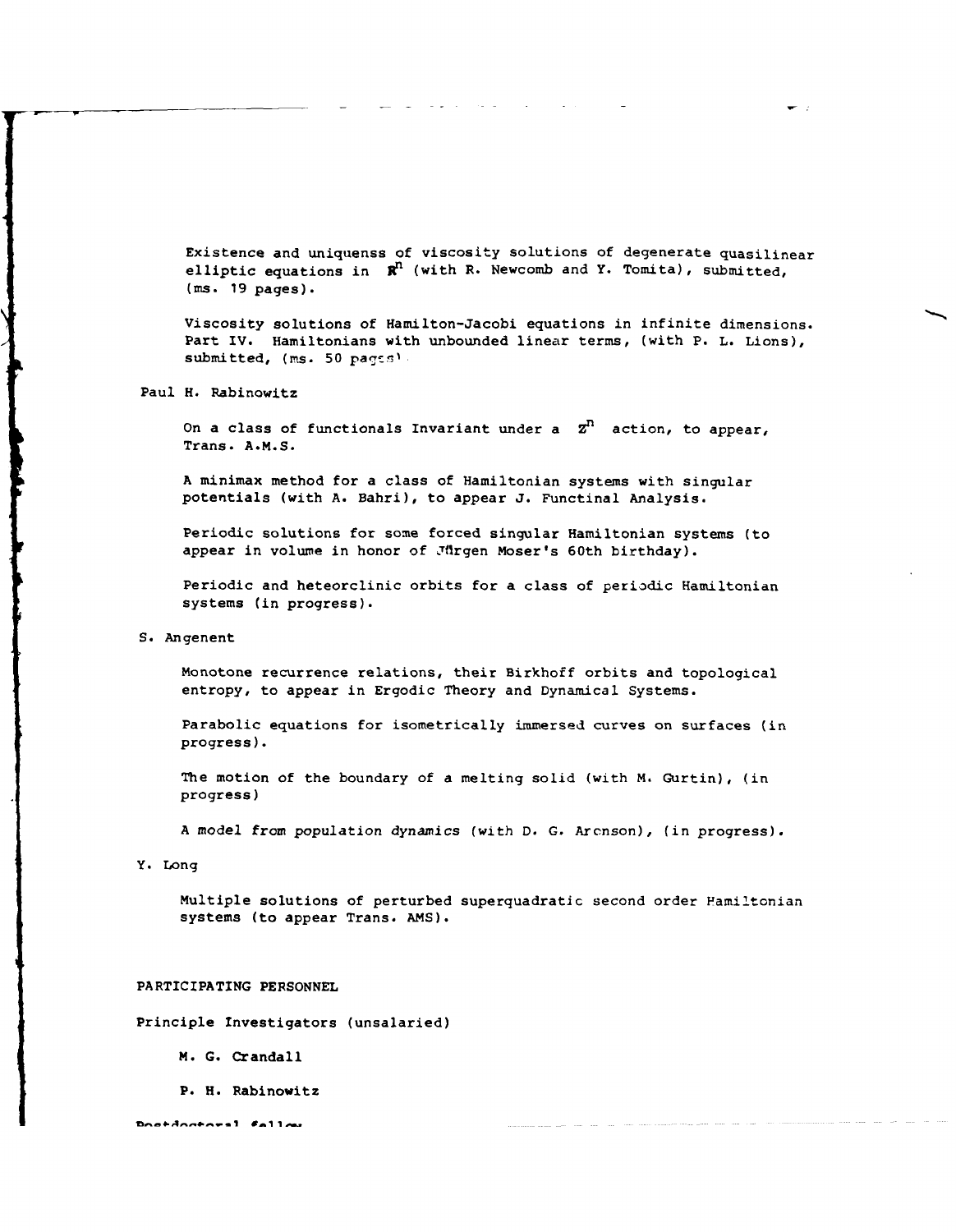Predoctoral fellows

 $\prime$ 

- P. Felmer 5/87 7/87
- Y. Long  $5/87 7/87$ Ph.D. 12/87 "Periodic solutions of perturbed superquadratic Hamiltonian systems"
- R. Newcomb 8/86 7/88 Ph.D. 8/88 "Existence and correspondence of value functions and viscosity solutins of Hamilton-Jacobi equations"
- E. Silva 1/88 7/88

INTERACTIONS: INVITED LECTURES

M. G. Crandall

- Ecole Normale Superieure Paris June 1987 Maximal solutions and universal bounds for some nonlinear evolution problems.
- Autonoma University of Madrid June 1987 Continuous dependence and generalized solutions for some degeneral nonlinear diffusion problems.
- Brown University Aug. 1987 International Workshop on PDE's in Stochastic Control and Differential Games - Viscosity solutions of Hamilton-Jacobi equation in infinite dimensions.
- University of Besancon Sept.-Oct. 1987 Viscosity solutions of Hamilton-Jacobi equations in infinite dimensions (2 lectures), Maximal solutions and universal bounds for some nonlinear evolution problems.
- University of Paris VI Oct. 1987 Continuous dependence and generalized solutions for some degenerate nonlinear diffusion problems.
- Scuola Normale Superiore di Pisa Nov. 1987 Viscosity solutions of Hamilton-Jacobi equations in infinite dimensions.
- College de France Nov. 1987 Viscosity solutions of Hamilton-Jacobi equations in infinite dimensions.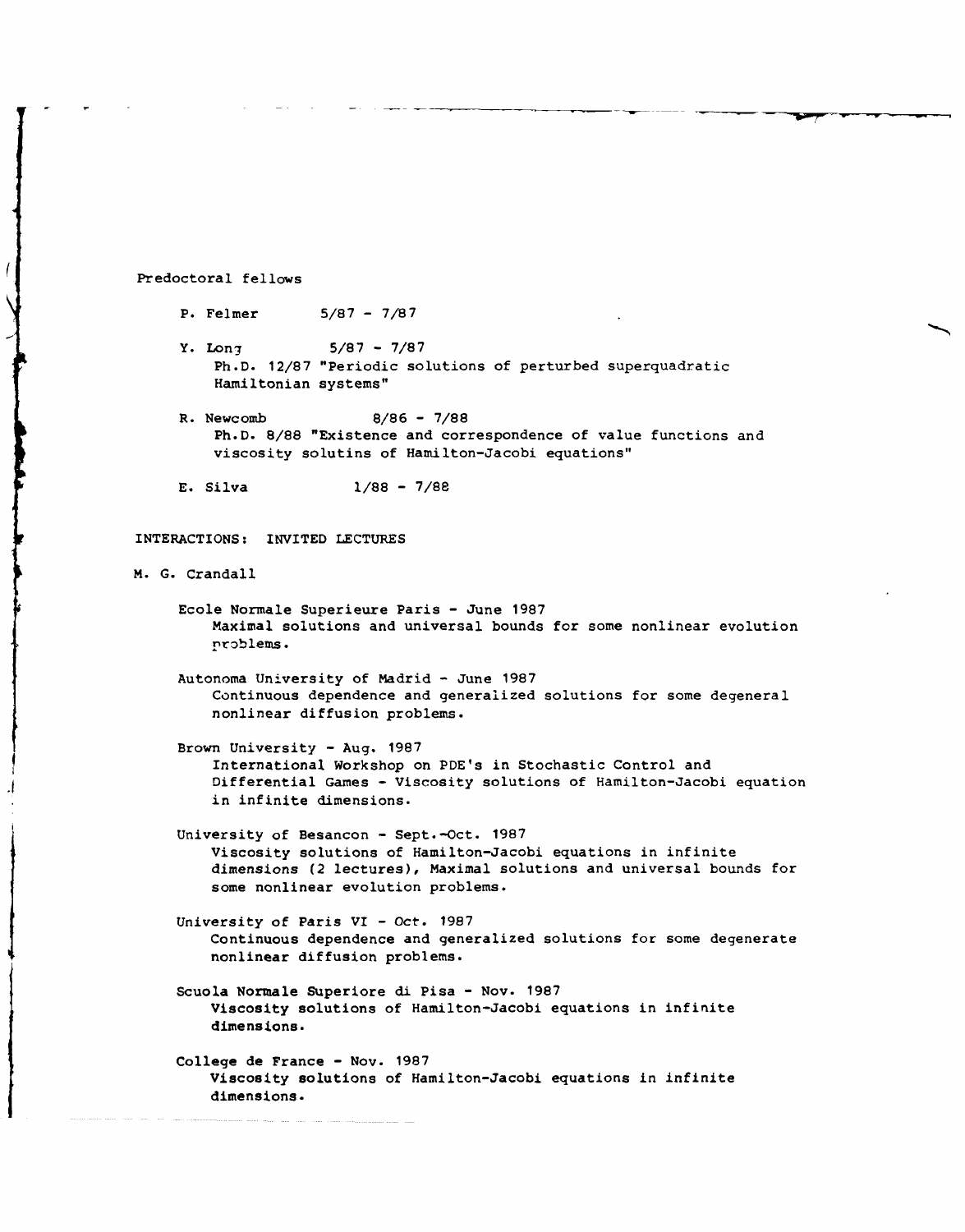University of Paris IX **-** Dec. 1987 A new framework for some nonlinear evolution problems. University of Nancy - Dec. 1987 Viscosity solutions of Hamilton-Jacobi equations in infinite dimensions. Brown University - March 1988 (conference in honor of W. H. Fleming) Theory of viscosity solutions. Institute for Advanced Study -2 seminars (Princeton) - March 1988 Viscosity solutions of Hamilton-Jacobi equations in infinite dimensions. University of Maryland - April 1988 (conference in honor of A. Douglis) Generalized solutions of Hamilton-Jacobi equations. P. H. Rabinowitz University of Miami - Feb. 1988 Periodic solutions to a class of nonlinear pendulum equations. Soc:.ety for Natural Philosophy (Baltimore) - March 1988 Periodic solutions of Hamiltonian systems. Courant. Institute - March 1988 Periodic solutions for a class of singular Hamiltonian systems. Institute for Advanced Studies (Princeton) - April 1988 Periodic solutions of Hamiltonian systems & Periodic solutions for a class of singular Hamiltonian systems. Rutgers University - April 1988 Periodic solutions to a class of nonlinear pendulum equations. Colloquium Lions (Paris) - June 1988 Periodic solutions of Singular Hamiltonian systems. International Symposium on Variational Problems (Paris) - June 1988 Periodic solutions of Singular Hamiltonian systems. S. Angenent University of Leiden, the Netherlands - Sept. 1987 On the zeroset of a solution of a linear parabolic equation. Dynamical Systems Seminar, Cal. Tech. - Jan. 1988